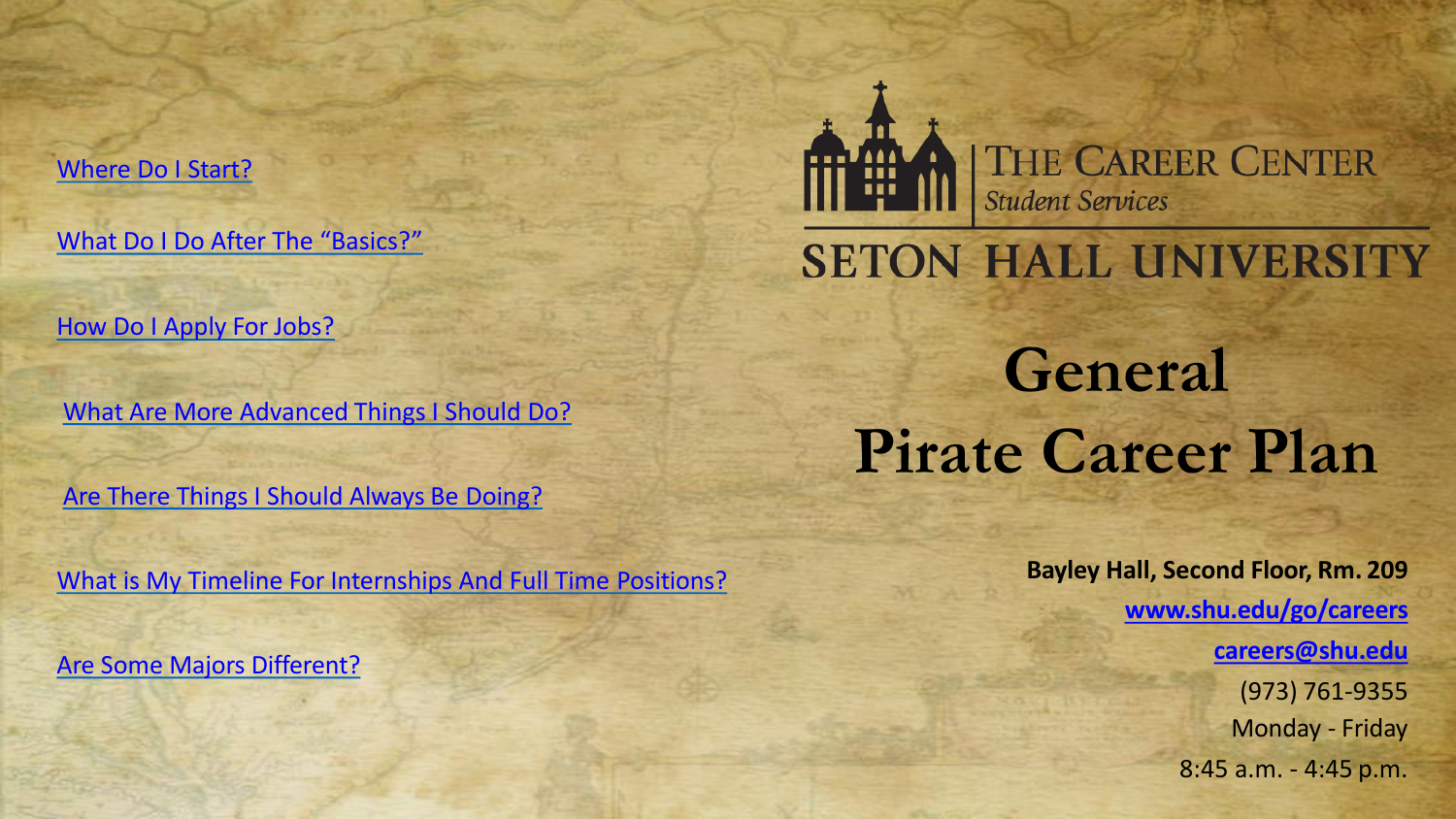<span id="page-1-0"></span>[What Do I Do After The](#page-2-0) "Basics?"

[How Do I Apply ForJobs?](#page-3-0)

[What Are More Advanced Things I Should](#page-4-0) Do?

[Are There Things I Should Always Be](#page-5-0) Doing?

[What is My Timeline For Internships And](#page-6-0) Full Time Positions?

Are Some Majors Different?



**SETON HALL UNIVERSITY** 

If you are just starting out, there are a few simple things you can do.

In the Fall Semester of your Freshman year:

- Set up your **Handshake Account**. This is the job board of Seton Hall. Create your basic profile.
- Early in the Fall Semester, there is a large **Career Fair** as well as **Networking Events** with Employers and Seton Hall Alumni. Use these as opportunities to meet people and build your professional networking skills.
- Consider your initial career interests, identify and join **Clubs** to stay connected to career-related events.
- **Employers** often come on campus to discuss opportunities. Attend as many events, programs, site visits, and opportunities as you can.
- Create a basic **LinkedIn** account. You will continually update this throughout your career.
- Set up an appointment to meet with a **Career Advisor** at the Career Center. Call 973.761.9355 or stop by Bayley Hall Room 209.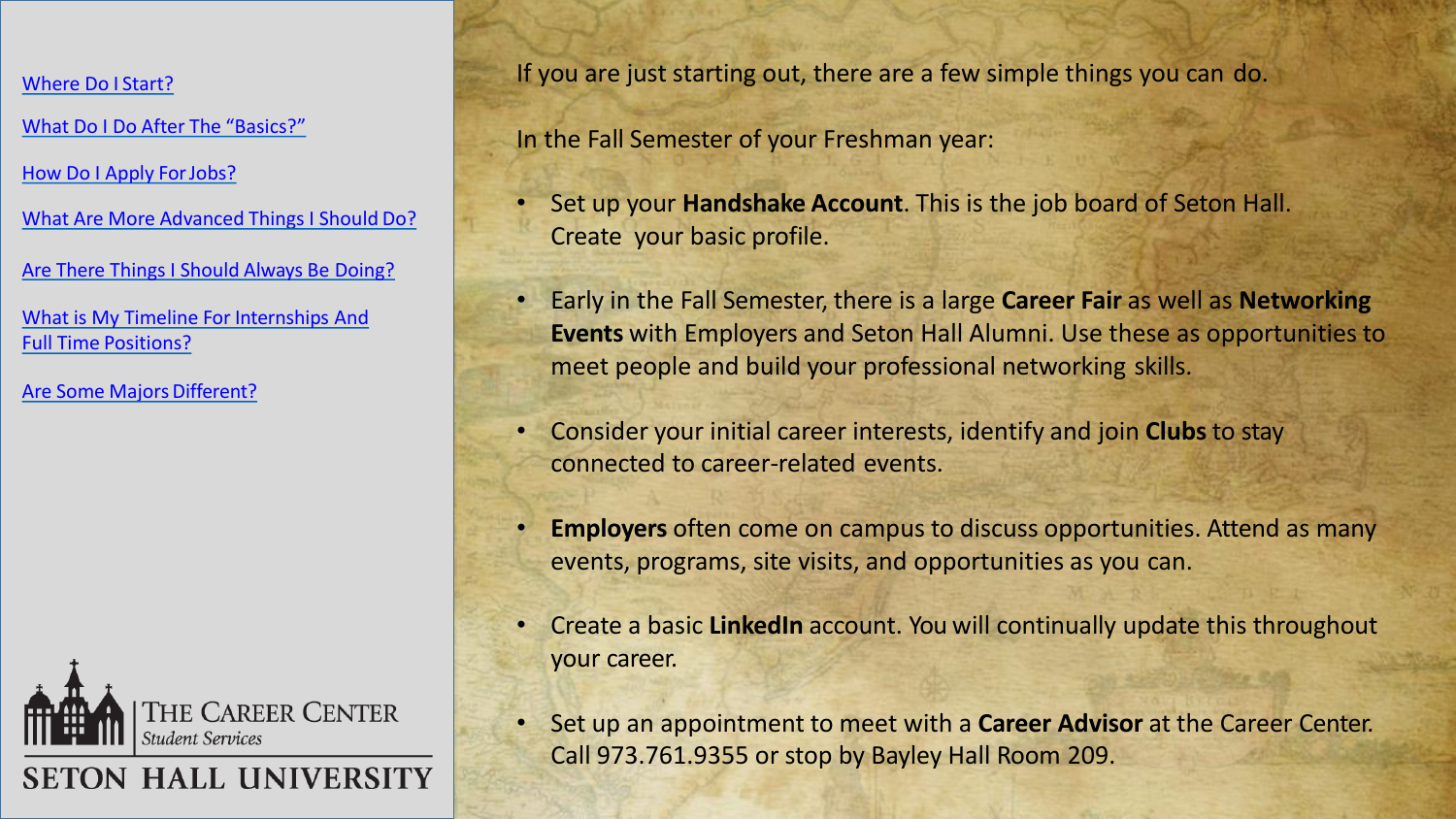<span id="page-2-0"></span>[What Do I Do After The](#page-2-0) "Basics?"

[How Do I Apply ForJobs?](#page-3-0)

[What Are More Advanced Things I Should](#page-4-0) Do?

[Are There Things I Should Always Be](#page-5-0) Doing?

[What is My Timeline For Internships And](#page-6-0) Full Time Positions?

Are Some Majors Different?



**SETON HALL UNIVERSITY** 

Once you've set up your Navigator and basic LinkedIn profiles:

- Meet with your Career Advisor to draft a **Resume**. Your resume will change often throughout your career. Learn the basics of how to sell your background to employers in the most appropriate way.
- Identify at least four **Skills** that employers want and create a plan on how you will acquire these skills while at Seton Hall. You can discuss this with your Career Advisor.
- Seton Hall runs two major **Career Fairs**, one in the Fall semester and one in the Spring semester. Also look for **Networking Events** and **Employer Information Sessions**.
- Meet professionals in your areas of interest to learn about your various **Career Options**.
- Did you join a **Club** yet?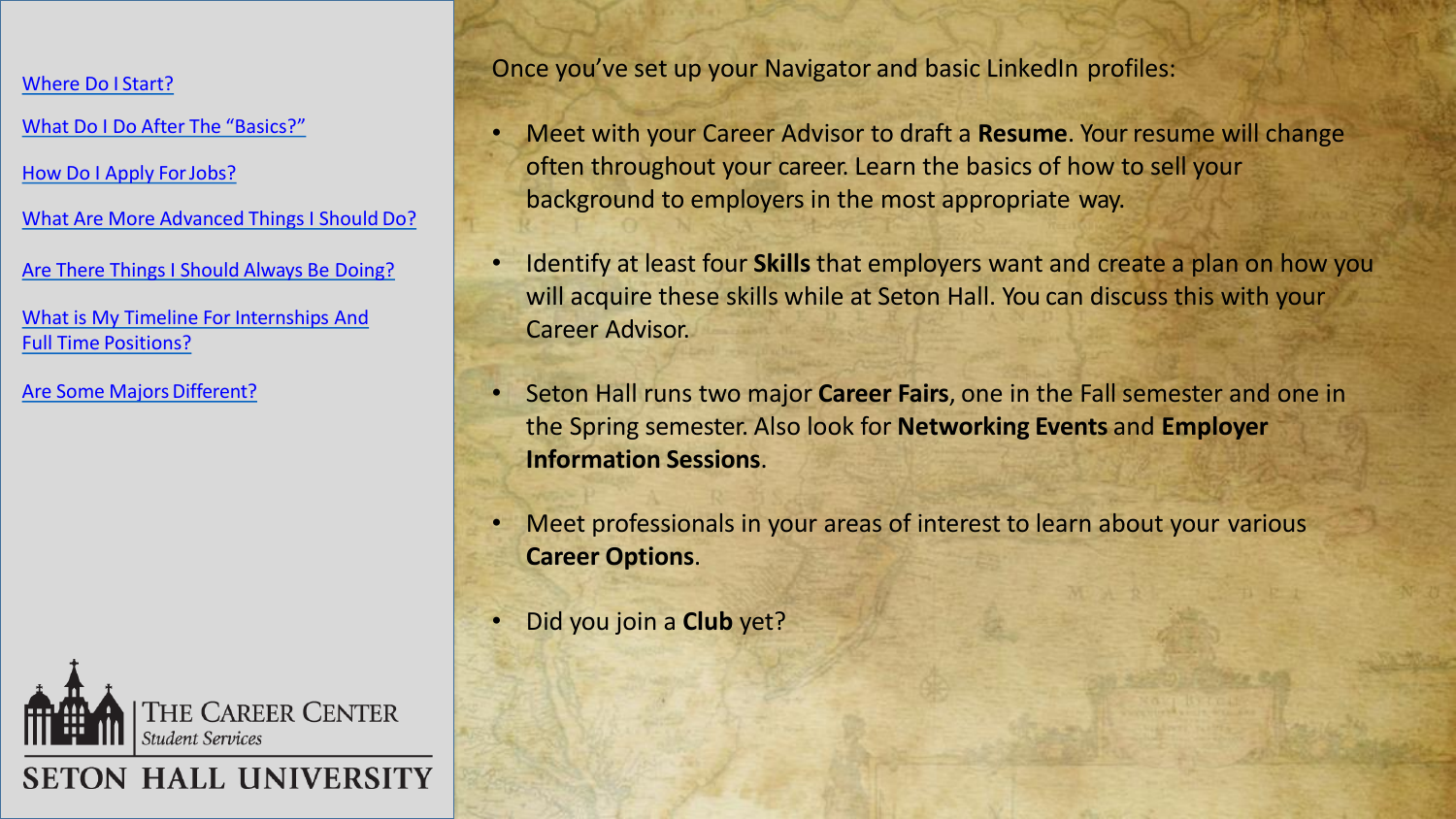<span id="page-3-0"></span>[What Do I Do After The](#page-2-0) "Basics?"

[How Do I Apply ForJobs?](#page-3-0)

[What Are More Advanced Things I Should](#page-4-0) Do?

[Are There Things I Should Always Be](#page-5-0) Doing?

[What is My Timeline For Internships And](#page-6-0) Full Time Positions?

Are Some Majors Different?



**SETON HALL UNIVERSITY** 

**Handshake** is the Seton Hall job board. It is a good source for internships and full time opportunities. You can find this on the SHU Portal at the Career Center tab.

- You should also look at the large **Job Boards**, such as Indeed.com and LinkedIn, but also create a profile on "niche" boards based on your areas of career interest.
- Make sure your **Resume** is in "good shape" for applications. Meet with your Career Advisor as often as you need to feel confident.
- Build a **Cover Letter** that complements your resume.
- It will be worth your while to attend an **Interview Workshop**. You can sign up for one at the Career Center.
- You might consider setting up **Informational Interviews** with a professional in your career field.
- Identify SHU **Alumni** in your target organizations and industries using tools such as LinkedIn, Career Shift, and PirateConnect.
- Put together your **Interview Outfit**. Speak to your Career Advisor for "dress for success" tips.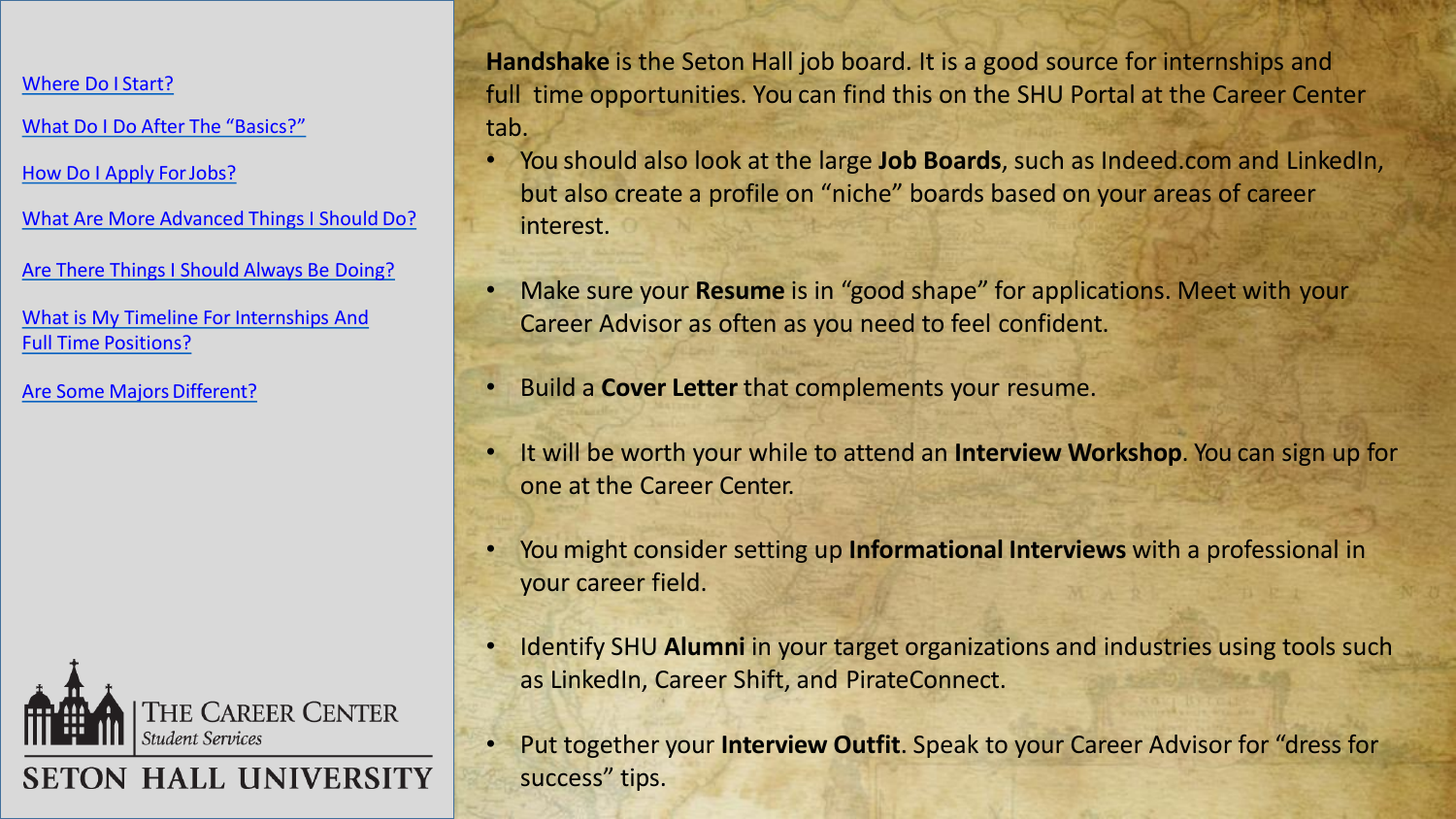<span id="page-4-0"></span>[What Do I Do After The](#page-2-0) "Basics?"

How Do I Apply For Jobs?

[What Are More Advanced Things I Should](#page-4-0) Do?

[Are There Things I Should Always Be](#page-5-0) Doing?

[What is My Timeline For Internships And](#page-6-0) Full Time Positions?

Are Some Majors Different?



**SETON HALL UNIVERSITY** 

You should always be looking to expand your comfort zone. Once your basics are in place:

Contact a potential **Mentor** to guide you through your career decision making.

Become a **Tutor** in your career area of interest or an area you wish to increase your own skills.

**Research** specific companies and industries to identify trends.

Seek out opportunities to **Network** with professionals to obtain information and get advice.

Take on **Leadership Roles** in clubs.

Write **Articles** and **Blog Posts** to LinkedIn and other social media sites.

Learn about **Salary Expectations** and ranges. Use sources such as salary.com.

Did you join a **Club** yet?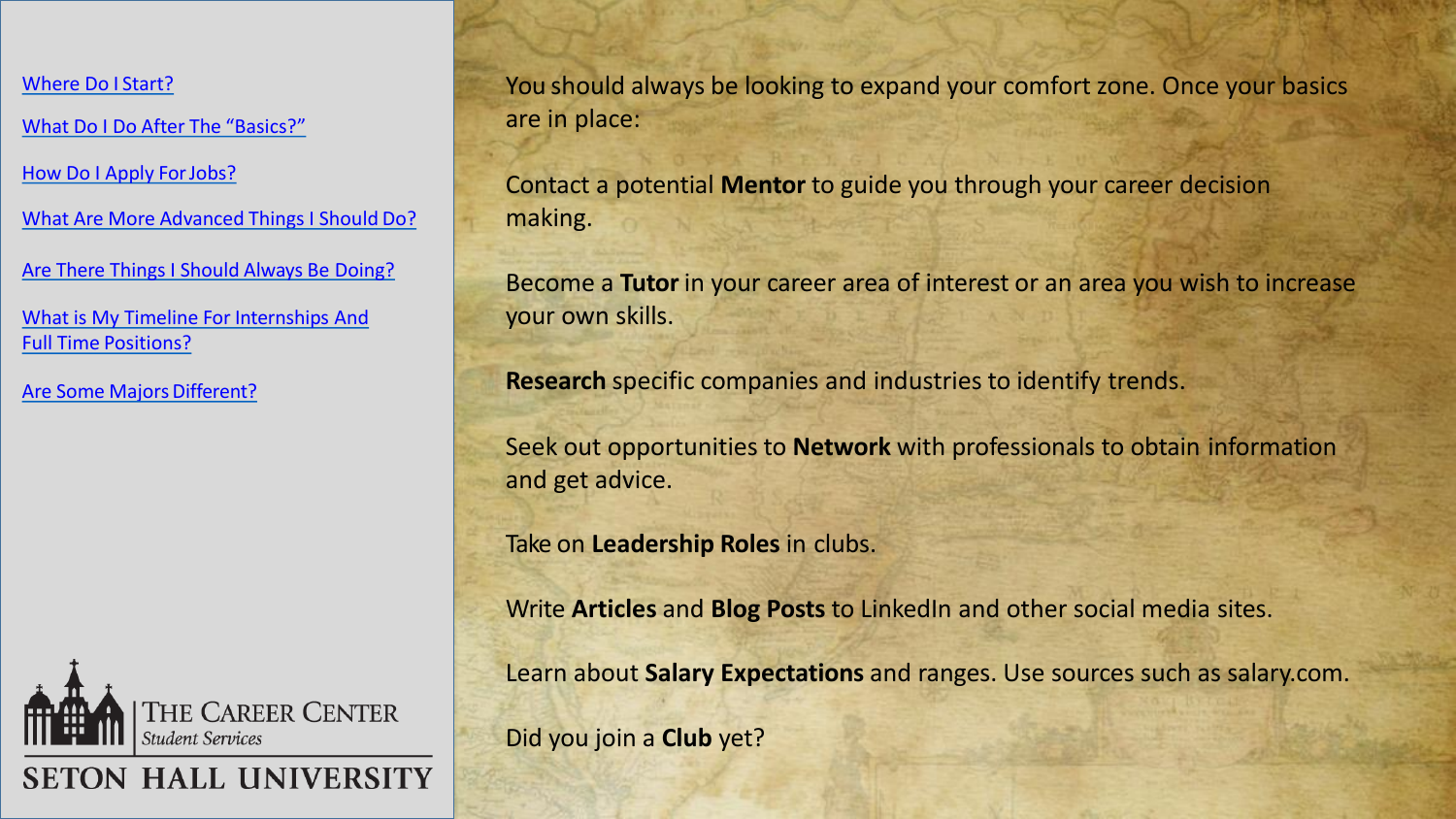<span id="page-5-0"></span>[What Do I Do After The](#page-2-0) "Basics?"

How Do I Apply For Jobs?

[What Are More Advanced Things I Should](#page-4-0) Do?

[Are There Things I Should Always Be](#page-5-0) Doing?

[What is My Timeline For Internships And](#page-6-0) Full Time Positions?

Are Some Majors Different?



# **SETON HALL UNIVERSITY**

### Always:

- **Network**, network, network
- Update your **resume** and **LinkedIn** Profile
- Update your **Networking List** and keep in touch with your contacts
- **Attend** employer events, networking events and Career Fairs
- **Stay Connected** to your Career advisor and Academic Advisor
- **Apply** for internships and full time positions; be alert to opportunities
- Be **Positive**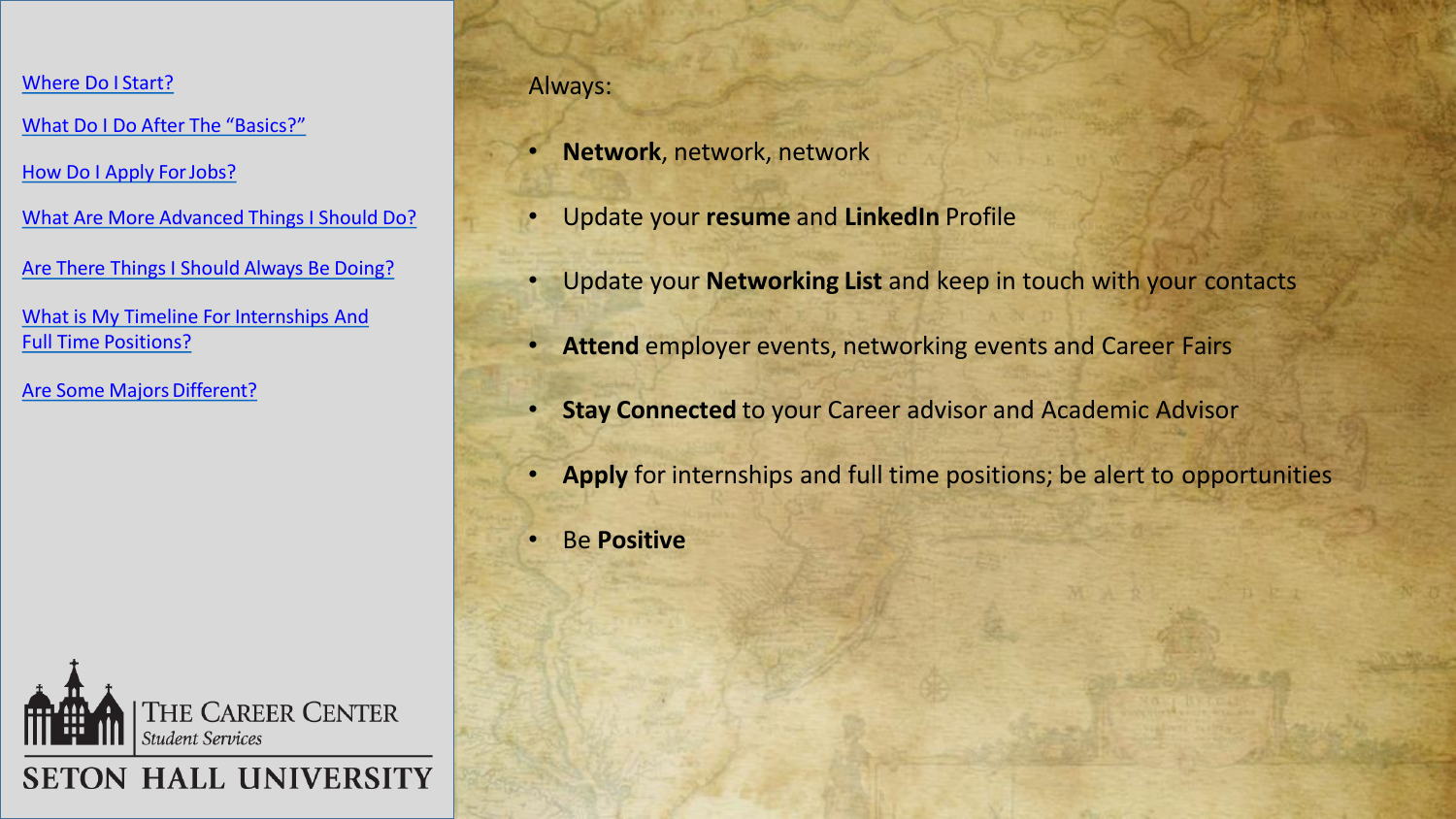<span id="page-6-0"></span>[What Do I Do After The](#page-2-0) "Basics?"

[How Do I Apply ForJobs?](#page-3-0)

[What Are More Advanced Things I Should](#page-4-0) Do?

[Are There Things I Should Always Be](#page-5-0) Doing?

[What is My Timeline For Internships And](#page-6-0) Full Time Positions?

Are Some Majors Different?



**SETON HALL UNIVERSITY** 

# Work Backwards:

• You want to be **Hired** after your **Senior Year**.

- The Summer after your **Junior Year** is a very important time to have a **Career-Related Internship**.
- You can start pursuing internships as **Early** as the Summer after your **Freshman Year**. This means you have six semester opportunities to intern prior to the Summer after your Junior Year – these are the opportunities to build skills and experiences.
- Many companies recruit in the **Fall** for the following summer. Start your search early!
- Work with your Career Advisor on how to **Translate** your skills from volunteering and jobs from High School and College for your resume.
- Be **Open-Minded** to many types of companies and opportunities. This is your time to **Explore Options**.